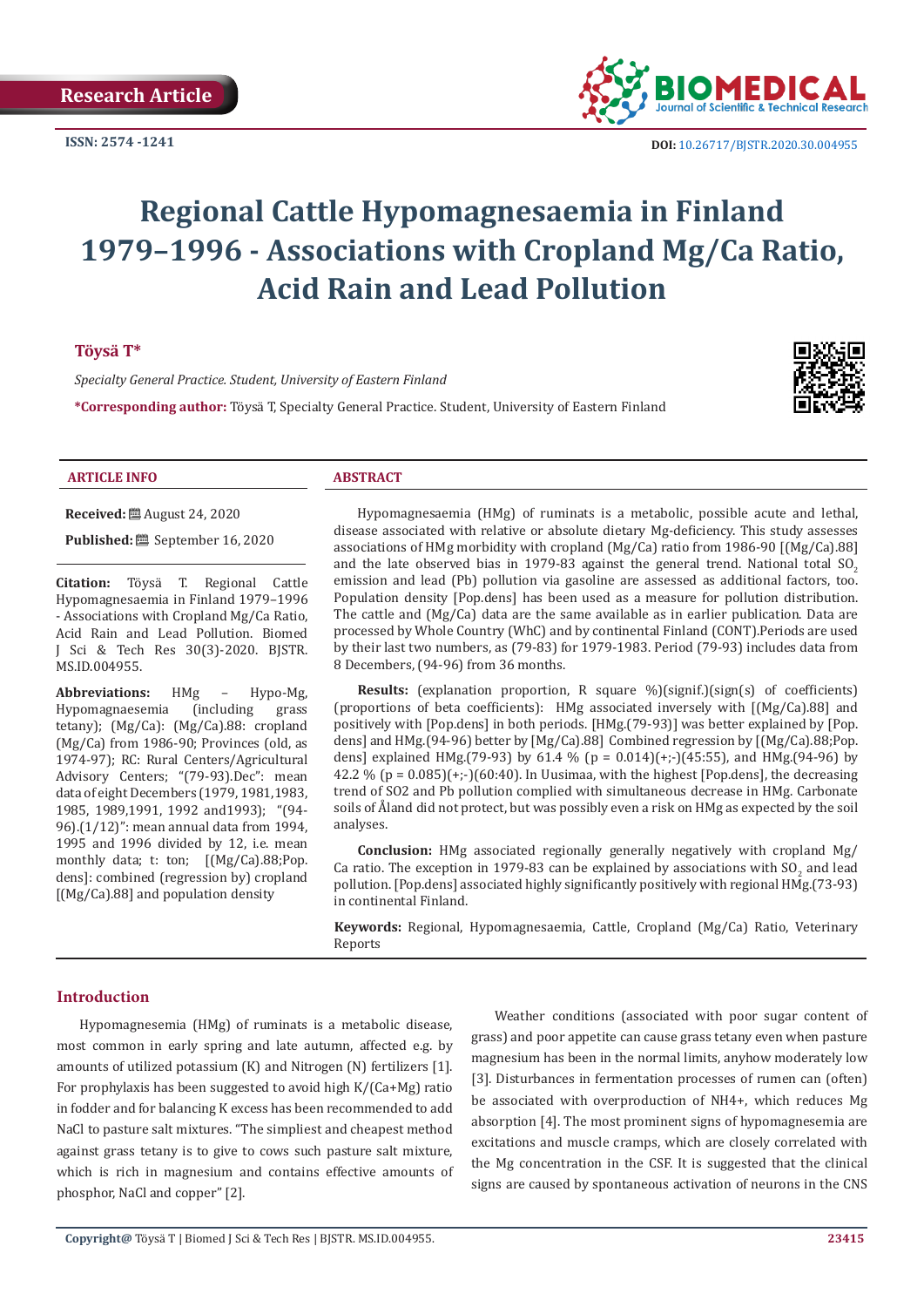at low Mg concentrations, which leads to tetany [4]. Veterinary surgeon Seppo Haaranen represented that disturbances in rumen function with excess NH4+ production could be the most important factor in the development of hypomagnesaemic tetany and explain the rapid progression of HMg [5].

 $SO<sub>2</sub>$  emissions has been the main cause for acid rains [6]. Acid rains increase leaching of main cations, Ca and Mg, which are replaced (usually by carbonates, sulfates or another non-silicates), so diluting soil  $\mathrm{Si(OH)}_{4}$  content, which could additionally influence on Mg uptake by cells [7]. Acid rains can increase uptake of harmful metals like aluminium and influence on micro-organisms and water economy of plants. Lead (Pb) pollution via gasoline consumption in traffic could cause irritability and loss of appetite, which could promote the development of HMg [8].

Cropland Mg/Ca has shown association with timothy Mg/ Ca [9] and bovine provincial HMg/HCa ratio [10]. Cattle HMg associated negatively with cropland Mg/Ca ratio in periods (79-93) and (94-96) [11], but in subperiod (79-83), this association was positive (not reported in [11], because positive explanation by 7.9 % seemed to be below threshold of publication). The aim of this study is to clarify the bias in 1979-1983 by assessing associations of provincial HMg [incidence (1/100,000)] with cropland (Mg/Ca) ratio and changes in  $\mathrm{SO}_2$  and Pb pollution.

### **Materials and Methods**

Cropland (Mg/Ca) values from 1986-90, number of dairy cows and morbidity data on HMg (based on monthly reports of veterinary surgeons) are the same as in [11]. Periodical morbidity numbers are re-calculated and slightly revised: Periodical HMg incidence is attained by dividing mean number of periodical cases by mean periodical number of cattle.

Periodical December values, with postfix ".Dec" do not contain data from every year. Period (79-93), "(79-83).Dec", includes data from three separate years (Decembers) (1979, 1981 and 1983). Period (85-93), "(85-93).Dec" includes data from five years (Decembers) (1985, 1989, 1991, 1992 and 1993). Period (94- 96) includes data from 36 months, about 82 % of all HMg data, in contrary to (79-93), which contains data only from 8 months. Values of from (94-96) are annual data divided by 12: "(94-96).(1/12)".

Estimated data on SO2 emission are measured by ruler from picture in [12]. SO2 emission began to increase in the 1950's. Estimated SO2 emission of Finland exceeded 100, 000 t/a in 1962- 94 and 400,000 in 1968-82. Values on 1979-96 are represented on Table 1. Pb pollution has been (Table 1) calculated by gasoline lead content by one gasoline producer and Finnish gasoline consumption: Pb content of Futura gasoline decreased as follows: in 1981 from 0.7 to 0.4, in 1985 to 0.2 and in 1989 to 0 g/L [13], lead addition to higher octane gasolines continued ad 1993 [13]. Total Gasoline consumption is attained from [14] (Figure 1).

**Table 1:**  $SO_2$  and Pb emissions.

|      | $SO_2(1,000t)$ | Pb(t)            | $SO_2(%)$ | Pb (%)           |
|------|----------------|------------------|-----------|------------------|
| 1979 | 540            | 1334             | 100       | 100              |
| 1980 | 578            | 1268             | 107       | 95               |
| 1981 | 533            | 1003             | 99        | 75               |
| 1982 | 487            | 745              | 90        | 56               |
| 1983 | 358            | 770              | 66        | 58               |
| 1984 | 365            | 790              | 68        | 59               |
| 1985 | 377            | 618              | 70        |                  |
| 1986 | 320            | 446              | 59        | 33               |
| 1987 | 316            | 470              | 58        | 35               |
| 1988 | 266            | 492              | 49        | 37               |
| 1989 | 240            | 261              | 44        | 20               |
| 1990 | 255            | $\mathbf{0}$     | 47        | $\boldsymbol{0}$ |
| 1991 | 175            | $\boldsymbol{0}$ | 32        | $\boldsymbol{0}$ |
| 1992 | 137            | $\boldsymbol{0}$ | 25        | $\boldsymbol{0}$ |
| 1993 | 118            | $\boldsymbol{0}$ | 22        | $\boldsymbol{0}$ |
| 1994 | 110            | $\mathbf{0}$     | 20        | $\mathbf{0}$     |
| 1995 | 84             | $\mathbf{0}$     | 15        | $\mathbf{0}$     |
| 1996 | 103            | $\boldsymbol{0}$ | 19        | $\boldsymbol{0}$ |



**Figure 1:** Estimated lead pollution in Finland during 1960-89.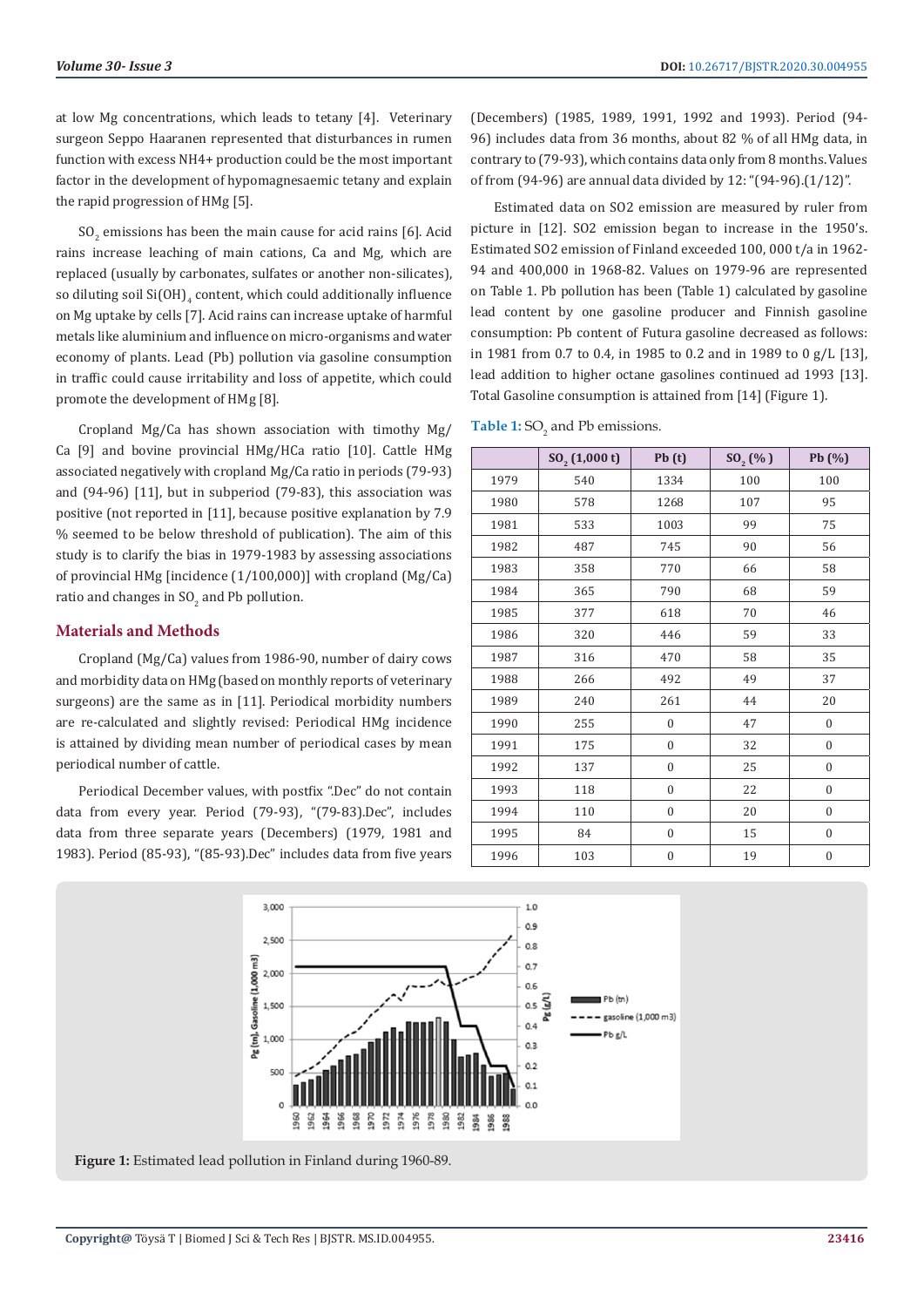Supposed was that Pb in Futura gasoline [13] was moderately similar as other gasolines, because their Pb content was regulated by legislation in Finland as in many other countries.

 Regional pollution intensity is approximated by population density (Pop.dens), inhabitants per dry land [15] (Table 2), supposing that production of SO<sub>2</sub> and lead (for traffic and warming) are dependent on population density. Table 2 includes provincial cropland (Mg/Ca) values, the same as in [11].

**Table 2:** Provincial population density, population density relative to Uusimaa, Cropland (Mg/Ca) per Uusimaa, Cropland  $(Mg/Ca)$ .

|                    | <b>Population density</b> |           | (Mg/Ca) .88 |
|--------------------|---------------------------|-----------|-------------|
|                    | 1/km <sup>2</sup>         | x/Uusimaa | mEq/L       |
| 01 Uusimaa         | 114.5                     | 1         | 0.312       |
| 02 Turku and Pori  | 32.1                      | 3.6       | 0.246       |
| 04 Häme            | 38.7                      | 3         | 0.268       |
| 05 Kymi            | 32.1                      | 3.6       | 0.251       |
| 06 Mikkeli         | 12.7                      | 9         | 0.173       |
| 08 Kuopio          | 15.1                      | 7.6       | 0.234       |
| 07 North, Karelia  | 9.8                       | 11.7      | 0.214       |
| 09 Central Finland | 14.8                      | 7.7       | 0.219       |
| 10 Vaasa           | 16.6                      | 6.9       | 0.264       |
| 11 Oulu            | 7.4                       | 15.5      | 0.322       |
| 12 Lapland         | 2.1                       | 54.5      | 0.339       |
| 03 Åland           | 15.4                      | 7.4       | 0.081       |
| Total              | 15.7                      | 7.3       |             |

Note: In calculations has been benefited program IBM SPSS Statistics 27.

## **Results**

The means and medians of HMg had increased slightly between

periods (79-83) and (85-93) and after that more, so that mean of whole year values (94-96) was two-fold and median about threefold to December values of (79-93) (Table 3). Remarkable is that HMg morbidity, 20.9/100,000, of Åland in (79-83) included only two HMg cases during 3 Decembers (Table 3 in [11]), but in (94-96) HMg.Åland (71.6/100,000) included 62 original cases.

|                       | HMg.<br>$(79-83)$ | HMg.(85-<br>93) | HMg.(94-<br>$96)*$ | HMg.(79-<br>93) | $(94-96)$<br>$(79-93)$ |
|-----------------------|-------------------|-----------------|--------------------|-----------------|------------------------|
|                       | 1/100,000/month   |                 |                    |                 | <b>HMg</b><br>ratio    |
| 01<br>Uusimaa         | 89.7              | 45.3            | 65.2               | 65.9            | 1                      |
| 02 Turku<br>and Pori  | 33.2              | 22.9            | 42.7               | 27.9            | 1.5                    |
| 04 Häme               | 24                | 20.8            | 39.5               | 22.2            | 1.8                    |
| 05 Kymi               | 28                | 44.3            | 88.2               | 36.7            | 2.4                    |
| 06 Mikkeli            | 12.3              | 13.2            | 52                 | 12.7            | 4.1                    |
| 08 Kuopio             | 15.5              | 12.1            | 59.8               | 13.5            | 4.4                    |
| 07 North.<br>Karelia  | 12.2              | 20.8            | 64.8               | 16.5            | 3.9                    |
| 09 Central<br>Finland | 8.2               | 0.7             | 70                 | 4.1             | 17.1                   |
| 10 Vaasa              | 11.5              | 14.6            | 41.5               | 13.3            | 3.1                    |
| 11 Oulu               | 17.3              | 17.2            | 42.9               | 17.2            | 2.5                    |
| 12<br>Lapland         | 12                | 4.2             | 17.5               | 7.7             | 2.3                    |
| 03 Åland              | 20.8              | 127.4           | 71.6               | 82.7            | 0.9                    |
| Mean                  | 23.7              | 28.6            | 54.7               | 26.7            | 2.0                    |
| Median                | 16.4              | 19              | 55.9               | 16.9            | 3.3                    |



**Figure 2:** HMg of periods (79-83), (85-93), (94-96) and (79-93), trendlines for periods (79-83) and (85-93) and cropland (Mg/Ca).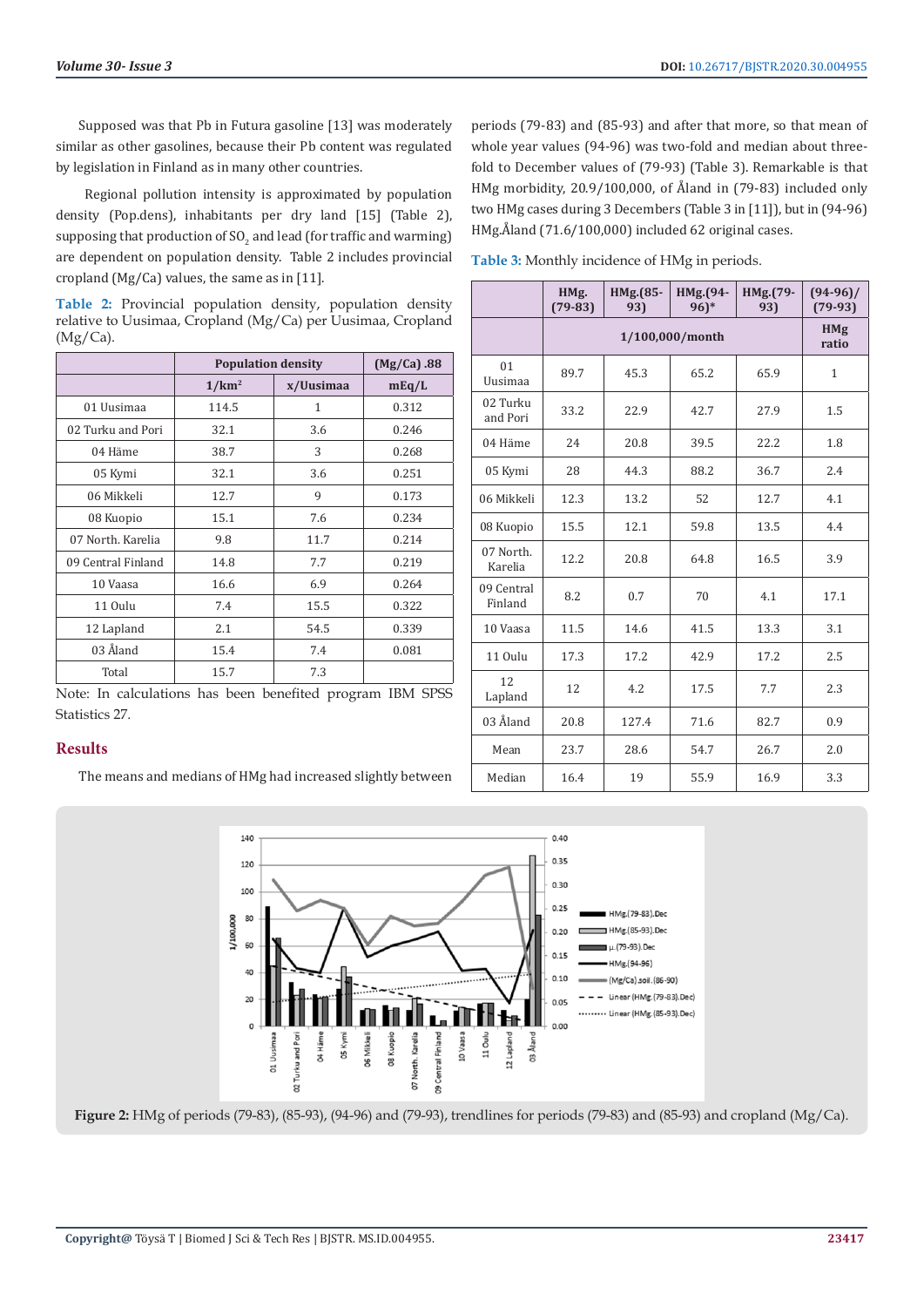Change in exposition to pollutants was great during the experimental period.  $\mathrm{SO}_2$  and Pb expositions were declined ca 60  $\%$  until 1983 and until 1993 Pb exposition was stopped and  $\mathrm{SO}_2$  exposition was decreased by 80 % (Figure 3). In (94-96) SO<sub>2</sub> exposition was still slightly reduced (Table 1). HMg values (black colums) of Uusimaa is based on data in [11]. Missing data grey colums are estimated by linear interpolation.

First are assessed regional associations between HMg and pollutants. [Pop.dens] is replacing here more delicate measures of co-incident exposure ((Figure 4, 5)) (Table 4).

**Table 4:** R square, significance, signs and relative weight of beta coefficients in regressions of HMg.(79-93) and (79-93).(94-96) by [(Mg/Ca).88;Pop.dens].

|       | R square<br>(%) | Signif. | <b>Signs</b> | (Mg)<br>$Ca$ ).88 | [Pop.<br>dens[] |
|-------|-----------------|---------|--------------|-------------------|-----------------|
| 79-93 | 61.4            | 0.014   | $(-;+)$      | 45                | 55              |
| 94-96 | 42.2            | 0.085   | $(-, +)$     | 60                | 40              |

Note: [Pop.dens] explained HMg variation better in (73-93) than in (94-96), better in CONT than in WhC: Figures 5 and 6.



**Figure 3:** Pb and  $SO_2$  expositions relative to 1979.



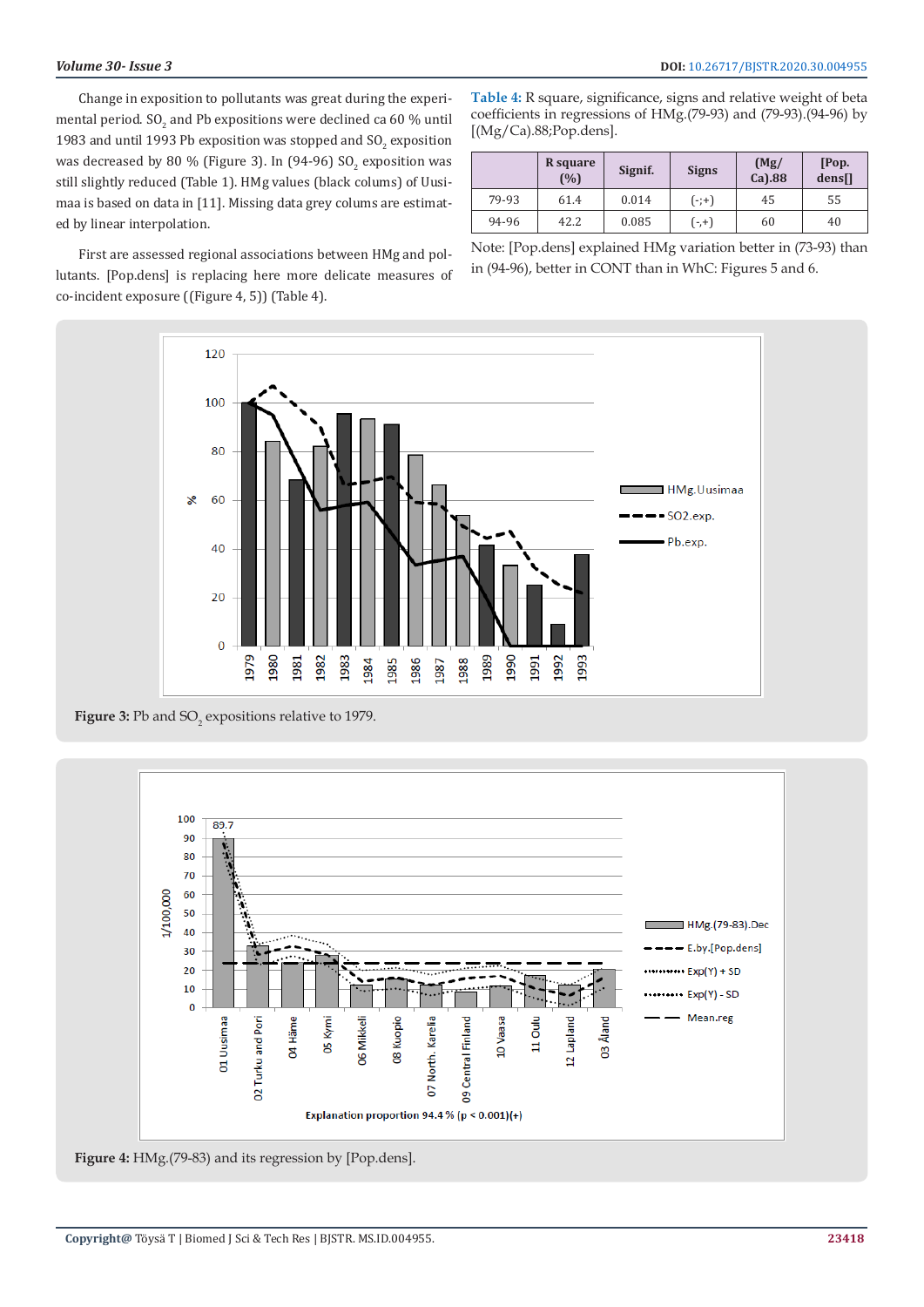

**Figure 5:** HMg.(79-93) and its regression by [Pop.dens].



Table 5 shows associations of HMg with [(Mg/Ca).88]. [(Mg/ Ca).88] explained HMg better in (94-96) than in (79-93) and in WhC than in CONT. Associations were negative in all, but positive in CONT in (79-93): Table 5 and Figures 7 & 8. In combined regressions of HMg by [(Mg/Ca).88;Pop.dens] proportion of [(Mg/ Ca).88] – estimated by its absolute beta coefficients – in explaining the association was less than 50 % in (79-93), but  $>$  50 % during

(94-96): (Table 6), Figures 9 & 10. Combined regression  $[(Mg)/]$ Ca).88;Pop.dens] explained HMg.(94-96) by 41.6 % ( $p = 0.089$ ), better and more significantly than by plain Mg/Ca) (25.8 %,  $p =$ 0.092). Proportion of absolute beta coefficient for (Mg/Ca) was higher (60 %) than for population density (40 %). HMg incidence in this database, which represents 82 % of monthly periods, was the second highest.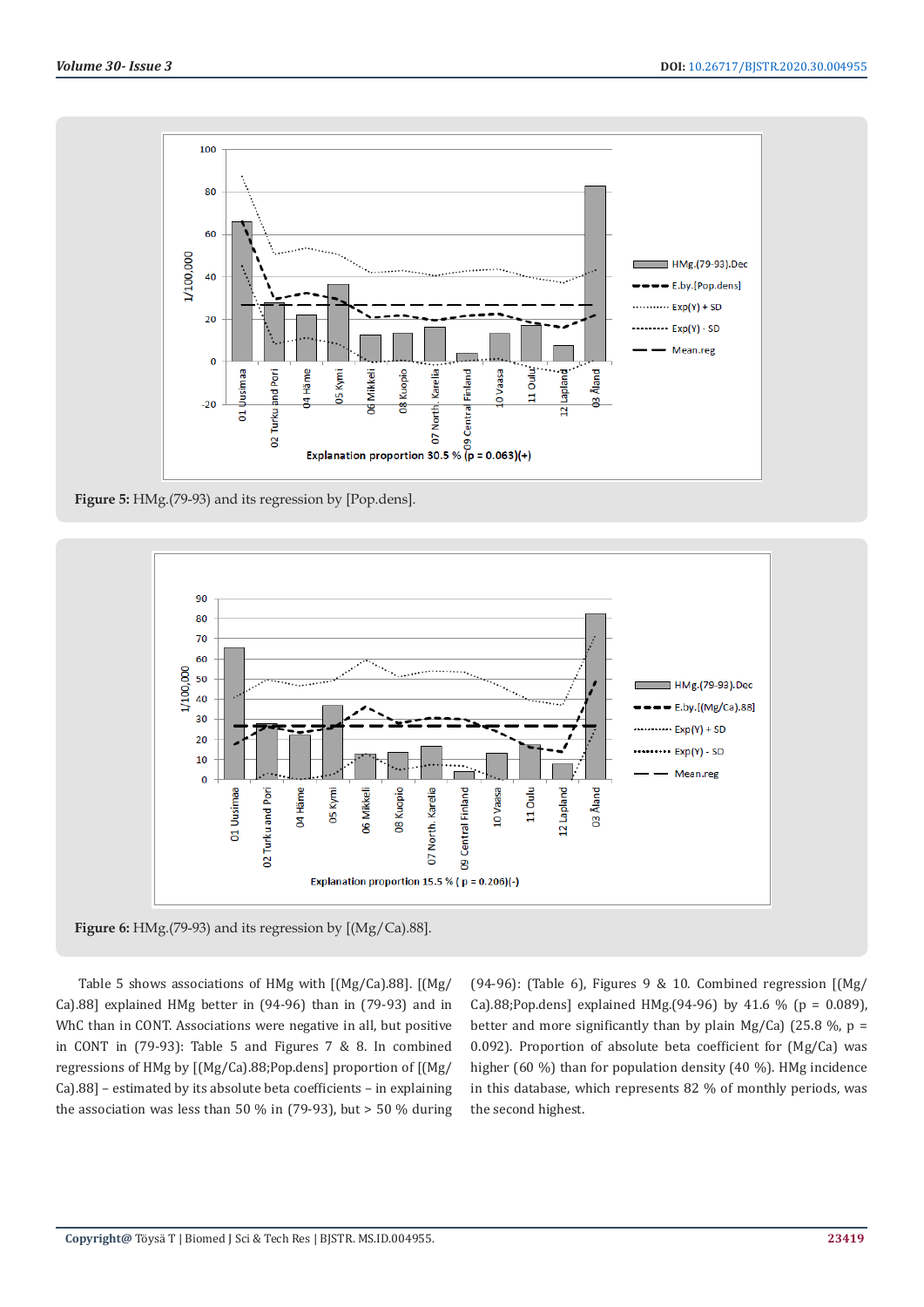

**Figure 7:** HMg.(94-96) and its regression by [(Mg/Ca).88].



**Figure 8:** HMg.(79-93) and its regression by [(Mg/Ca).88;Pop.dens] in WhC.

Note: [(Mg/Ca).88] explained HMg.(94-96) variation by 25.5 % (p = 0.092). HMg.(94-96) was the second highest in Finland.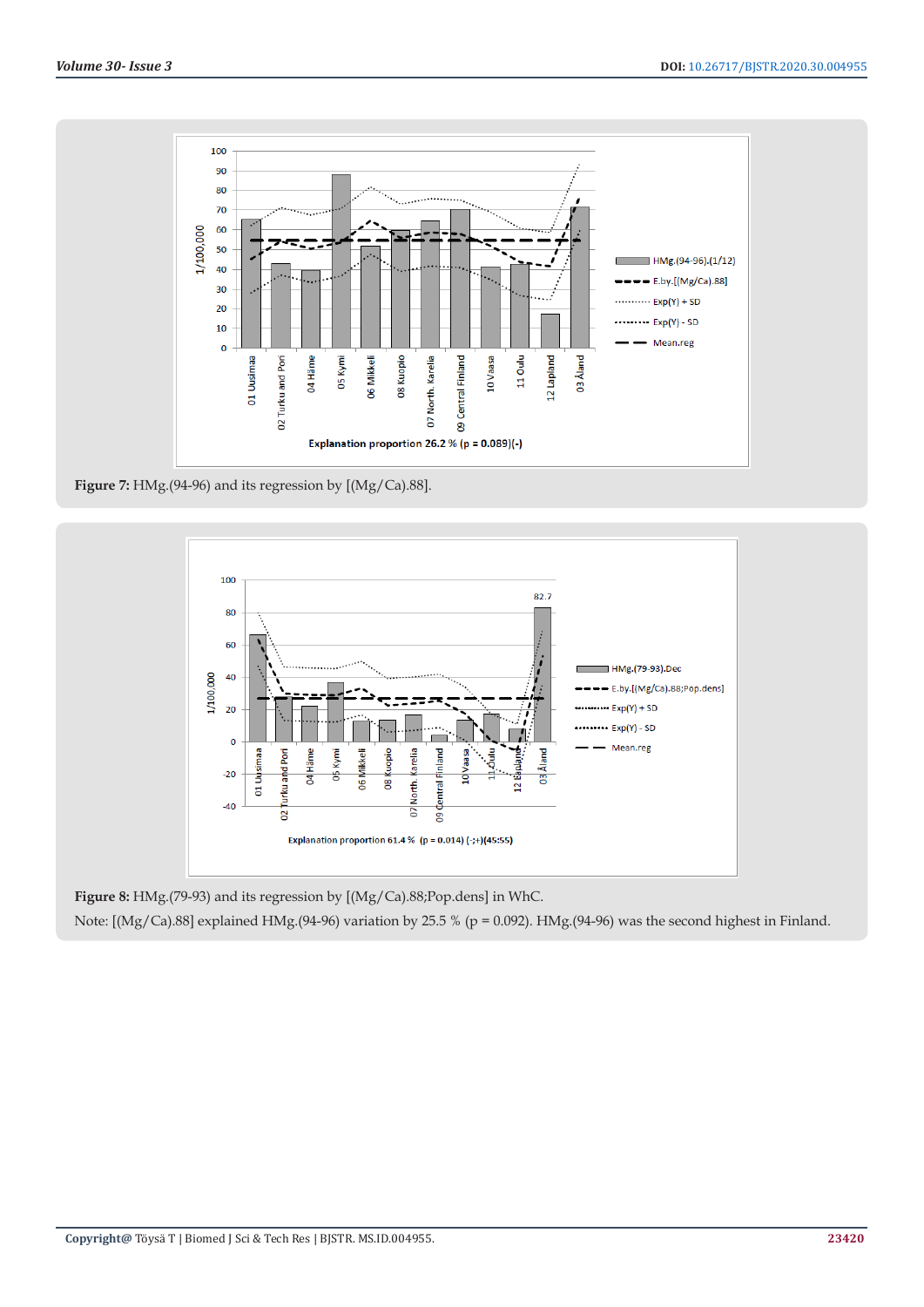

**Figure 9:** Provincial HMg.(94-96) and its combined regression by [(Mg/Ca).88;Pop.dens].

### **Discussion**

During the period of heavy and decreasing atmospheric pollution by SO2 (and Pb) HMg complied with these changes in Uusimaa with highest population density (Fig. 3). Mg supplementation of croplands had increased strongly since 1972 [16], but this increase was to be seen in organic soils first since 1985 [17], after the reduction of acid rain. It is possible that SO2 (acid rains) could have participated in cropland Mg loss in Finland, especially in 1968-82, when SO2 exposition was > 400,000 t/a, as in [7]. So that SO2 could have affected on HMg via Mg associated mechanisms. Effects of Pb are not evaluated separately from SO2 effects.

Population density as a selected measure of SO2 and Pb distribution explained better HMg variation in (79-93), (Figures 4 & 5), during the heaviest atmospheric pollution, than in (94-96), when the worst period of pollution was passed. Low number of samples in (79-83) reduces importance of Fig. 4. Population density as a measure for exposition does not possibly work as well by Åland based on geographic factors: situation on isles, obviously with better "ventilation". Small number of cattle and cases in Åland before 1994 was possibly biggest confounding factor, anyhow. Population density has been changed during 1979 – 1996, but correlation between population densities in1980 and 1990 was 0.999 [15].

Because so many other factors than plain dietary Mg deficiency affect on the development of HMg, it is a surprise that the association in both main periods, (79-93) and (94-96), anyhow showed a negative trend. During (94-96) [(Mg/Ca).88] explained HMg statistically by 25.8 % ( $p = 0.092$ ), although number of scores was only 12. Soil (Mg/Ca) was lowest in Åland and in (79-93) HMg was the highest (Fig. 6 & 8) and the second highest in (94-96) (Fig. 7 &9). This could suggest that low CHD mortality in Åland is obviously not based on high Mg availability [18].

Obviously indoor feeding (in Decembers) could protect against grass tetany (Tabl.3). This shows seasonal dependence, i.e. HMg was obviously still in the 1990's more pasture than indoor disease. In the 1950's when large scale prophylaxis with Mg-containing fodder salt mixture begun the expositions to SO2 [12] and Pb [14] were low. It is possible that the strong acid rain caused some biases in field trials by fertilizers and liming agents.

Possibly acid rains primarily (have) reduce(d) biological activity of soil [6,19] and reduced availability of plant nutrients, e.g. [20], reduced biological weathering of silicates, e.g. [21], so reduced Si(OH)4 production and reduced the antacid effect of silicates, CO2 consumption, in croplands [22]. There are obviously anyhow only indirect data for supporting that acid rain as such could decrease cropland Si(OH)4: Acid rain can decrease soil main cations [6,7]. Cropland Cation Exchange Capacity is "the total capacity of a soil to hold exchangeable cations", CEC [23]. Amorphous SiO2 [anhydride of Si(OH)4] can increase cropland water capacity [24],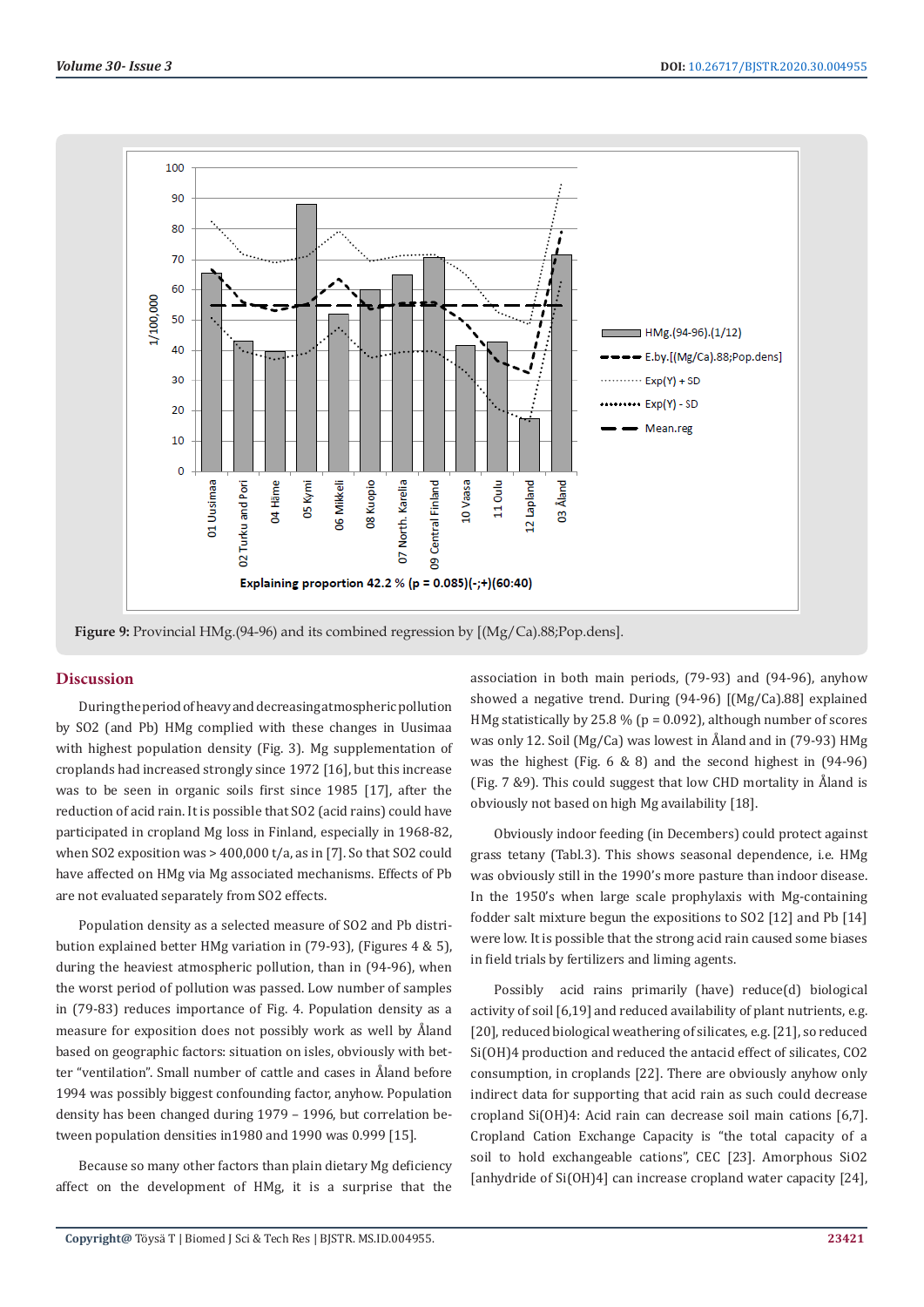i.e. by decreasing leaching it could resist decrease of soil cations. On the other side the author has not seen reports that acid rains had decreased or increased cropland Si nor increases in cropland Si after decline in acid rains.

The role of copper (Cu) [2] in HMg seems not to have been discussed in the HMg reviews during the last years. Remarkable is that acid soluble Cu (6.5 mg/l) [25] and groundwater silicon (Si) (4.82 mg/l) [26] have been moderately low in Åland and Si has shown to have synergistic effects with Cu [27], which could partially explain the high HMg in Åland.

#### **Conclusion**

HMg associated inversely with cropland Mg/Ca ratio and positively with [Pop.dens] in both periods, trend-like or significantly. During (79-93) with highest SO2 and Pb pollution [Pop.dens] was the strongest factor, after that [(Mg/Ca).88]. This study suggests that Mg availability was not better in Åland than in continental Finland.

#### **Acknowledgement**

I am grateful to Professor Osmo Hänninen and late veterinary surgeon Seppo Haaranen for several discussions.

#### **References**

- 1. [Kemp A \(1960\) Hypomagnesemia in milking cows: the response of](https://library.wur.nl/ojs/index.php/njas/article/view/17642)  [serum magnesium to alterations in herbage composition resulting from](https://library.wur.nl/ojs/index.php/njas/article/view/17642)  [potash and nitrogen dressings on pasture. Neth J Agr Sci 8: 281-304.](https://library.wur.nl/ojs/index.php/njas/article/view/17642)
- 2. Salonen S (1958) Even magnesium is important in grazing season feeding. [in Finnish "Myös magnesium tärkeä laidunkauden kivennäisruokinnassa"]. Karjatalous p. 150.
- 3. Haaranen S (1968) Havaintoja lehmien kouristusoirein esiintyvästä hypomagnesemiasta. Suomen Eläinlääkärilehti (Finnish Veterinary Journal) pp. 212-223.
- 4. [Martens M, Schweigel M \(2000\) Pathophysiology of grass tetany and](https://pubmed.ncbi.nlm.nih.gov/11022344/)  [other hypomagnesemias. Implications for clinical management. Review.](https://pubmed.ncbi.nlm.nih.gov/11022344/)  [Vet Clin North Am Food Anim Pract 16\(2\): 339-368.](https://pubmed.ncbi.nlm.nih.gov/11022344/)
- 5. Haaranen S. Personal communication.
- 6. [Acid rain. Wikipedia.](https://en.wikipedia.org/wiki/Acid_rain)
- 7. McDonald LM, Balasko JA (2003) Temporal Trends in Ca, Mg and K Concentrations of Grassland and Garden Soils in West Virginia, U.S.A. between 1986 and 1999.Water, Air, & Soil Pollution146,351–363 (2003). https://doi-org.ezproxy.uef.fi:2443/10.1023/A:1023997602120
- 8. [Nkolika IC, Benedict OCO \(2010\) Elevated Levels of Lead in Blood of](https://www.tandfonline.com/doi/abs/10.1080/10807039.2010.512257)  [Different Groups in the Urban Population of Enugu State, Nigeria. Human](https://www.tandfonline.com/doi/abs/10.1080/10807039.2010.512257)  [and Ecological Risk Assessment 16\(5\): 1133-1144.](https://www.tandfonline.com/doi/abs/10.1080/10807039.2010.512257)
- 9. [Toysa T, Hänninen O \(2015\) Agro-Geology and CHD in Finland. J J](https://www.academia.edu/37887982/Agro_Geology_and_CHD_in_Finland) [Agriculture 1\(2\): 006.](https://www.academia.edu/37887982/Agro_Geology_and_CHD_in_Finland)
- 10. [Töysä T \(2020\) Cattle Hypomagnesemia, Puerperal Tetany and Mg/Ca](https://biomedres.us/pdfs/BJSTR.MS.ID.004725.pdf) [Ratio of Cropland and Groundwater. Biomed J Sci & Tech Res.](https://biomedres.us/pdfs/BJSTR.MS.ID.004725.pdf)
- 11. [Töysä T \(2020\) Regional Hypomagnesaemia and Parturient](https://biomedres.us/pdfs/BJSTR.MS.ID.004737.pdf) [Hypocalcaemia of Milking Cows-Associations with Mg/Ca Ratio of](https://biomedres.us/pdfs/BJSTR.MS.ID.004737.pdf) [Cropland. Biomed J Sci & Tech Res.](https://biomedres.us/pdfs/BJSTR.MS.ID.004737.pdf)
- 12. [Backman B \(2004\) Geological Survey of Finland Bulletin 401.](https://books.google.co.in/books/about/Groundwater_Quality_Acidification_and_Re.html?id=M7pRAQAAMAAJ&redir_esc=y) [Groundwater quality, acidification and recovery trends between 1969](https://books.google.co.in/books/about/Groundwater_Quality_Acidification_and_Re.html?id=M7pRAQAAMAAJ&redir_esc=y) [and 2002 in South Finland. Geologian Tutkimuskeskus.Geological](https://books.google.co.in/books/about/Groundwater_Quality_Acidification_and_Re.html?id=M7pRAQAAMAAJ&redir_esc=y) [Survey of Finland.](https://books.google.co.in/books/about/Groundwater_Quality_Acidification_and_Re.html?id=M7pRAQAAMAAJ&redir_esc=y)
- 13.(2020) http://www.vmpk.fi/files/futura.pdf.
- 14. Pohjolainen J (2010) Annual consumption of gasoline 1960- 2009). Öljy ja Kaasualan Keskusliitto, Helsinki. 'www.oil-gas.fi'.
- 15.(1996) Statistical Yearbook of Finland. Population density by end-year (1850-1995). Inhabitants per km2 land area p. 51.
- 16. Jokinen R (1981) Requirements for Magnesium fertilization in Finland. J Sci Agricultural Society in Finland 53(4): 239-268.
- 17. Keskinen R, Ketoja E, Heikkinen J, Salo T, Uusitalo R, Nuutinen V. 35-year trends of acidity and soluble nutrients in cultivated soils of Finland. Geoderma Regional 7 (2016) 376–387.
- 18. Toysa T, Osmo Hanninen (2016) Soil Weathering, Silicon and CHD in Finland. J J Agriculture. 2016, 2(1): 008.
- 19. [Jeffries P, Gianinazzi S, Perotto S, Turnau K, Barea JM \(2003\) The](https://www.researchgate.net/publication/225352842_The_contribution_of_arbuscular_mycorrhizal_fungi_in_sustainable_maintenance_of_plant_health_and_soil_fertility) [contribution of arbuscular mycorrhizal fungi in sustainable maintenance](https://www.researchgate.net/publication/225352842_The_contribution_of_arbuscular_mycorrhizal_fungi_in_sustainable_maintenance_of_plant_health_and_soil_fertility) [of plant health and soil fertility. Biology and fertility of soils 37 \(1\): 1-16.](https://www.researchgate.net/publication/225352842_The_contribution_of_arbuscular_mycorrhizal_fungi_in_sustainable_maintenance_of_plant_health_and_soil_fertility)
- 20. Larsen EH, Lobinski R, Burger-Meÿer K, Hansen M, Ruzik R, et al. (2006) Uptake and speciation of selenium in garlic cultivated in soil amended with symbiotic fungi (mycorrhiza) and selenate. Anal Bioanal Chem 385(6): 1098-1108.
- 21. [Frey B, Rieder SR, Brunner I, Plötze M, Koetzsch S, et al. \(2010\)](https://pubmed.ncbi.nlm.nih.gov/20525872/) [Weathering-associated bacteria from the Damma glacier forefield:](https://pubmed.ncbi.nlm.nih.gov/20525872/) [physiological capabilities and impact on granite dissolution. Appl](https://pubmed.ncbi.nlm.nih.gov/20525872/) [Environ Microbiol 76\(14\): 4788-4796.](https://pubmed.ncbi.nlm.nih.gov/20525872/)
- 22. [Beerling DJ, Leake JR, Long SP, Scholes JD, Ton J, et al. \(2018\) Farming](https://pubmed.ncbi.nlm.nih.gov/29459727/) [with crops and rocks to address global climate, food and soil security.](https://pubmed.ncbi.nlm.nih.gov/29459727/) [Nature plants 4\(3\): 138-147.](https://pubmed.ncbi.nlm.nih.gov/29459727/)
- 23. Brown K, Lemon J. CATIONS and CATION EXCHANGE CAPACITY. web: soilquality.org.au.
- 24. Schaller J, Cramer A, Carminati A et al. Biogenic amorphous silica as main driver for plant available water in soils. Sci Rep 10, 2424 (2020). https://doi.org/10.1038/s41598-020-59437-x
- 25. Kurki Martti. Suomen peltojen viljavuudesta III. Viljavuuspalvelu Oy. Helsinki 1982. Pariset Oy ISBN 951-99399-0-3. Fig.45, on p.65.
- 26. Toysa T, Osmo Hanninen (2016) Soil Weathering, Silicon and CHD in Finland. J J Agriculture. 2016, 2(1): 008.
- 27. Emerick RJ, Kayongo-Male H. Interactive effects of dietary silicon, copper, and zinc in the rat. J Nutr Biochem. 1990, 1(1): 35-40.